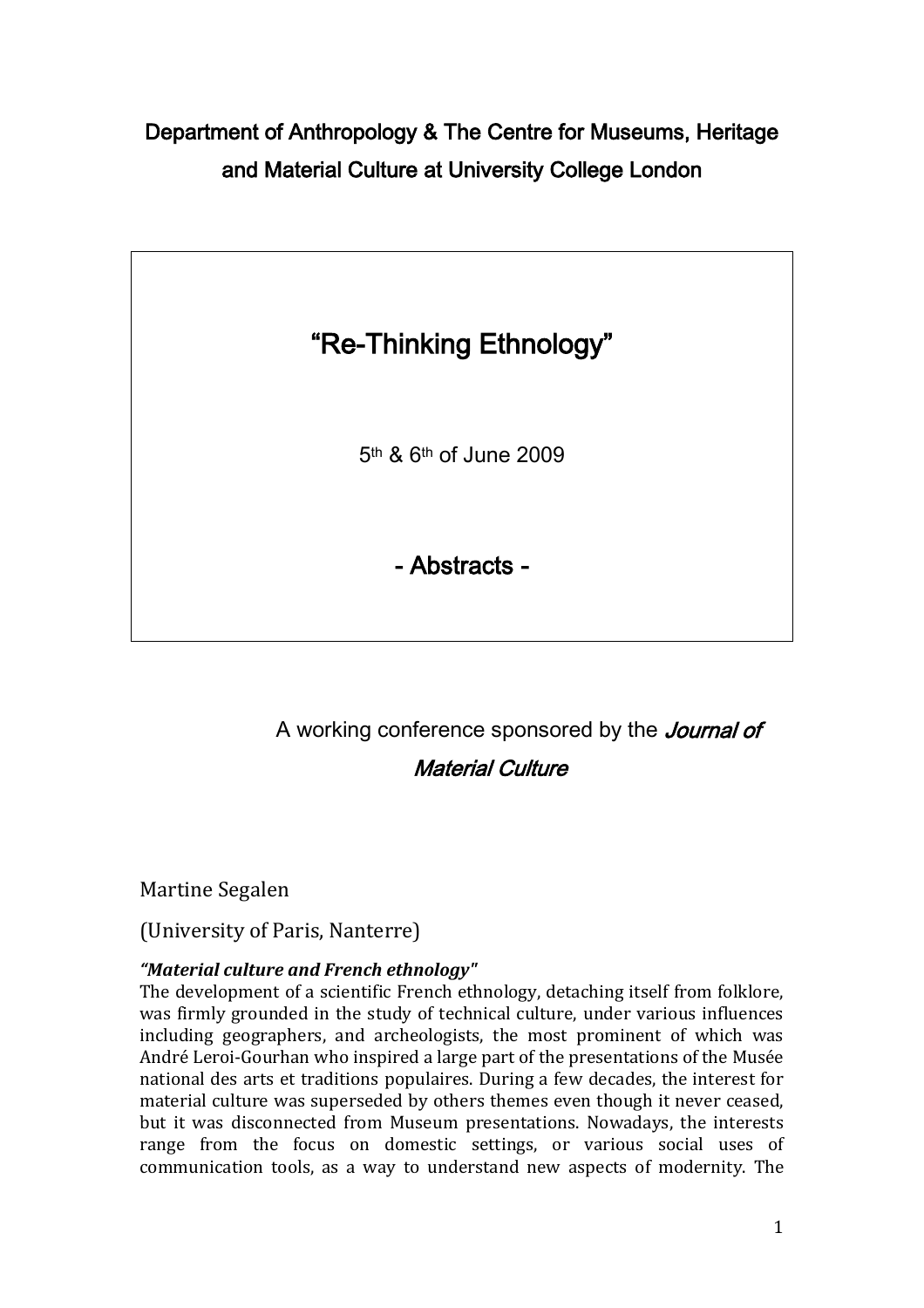presentation will run through thèse historical times, and will be based on concrete examples of research past or going on.

## Orvar Lofgren

(University of Lund)

#### *"Researching the backyards of modernity. On the power of the insignificant"*

Focusing on everyday life or the materialities of the mundane has not only been research strategies of much 'anthropology at home', but also rallying cries or positioning symbols in relations to neighbourhood traditions like cultural sociology or cultural studies. The result has been an emphasis on certain styles of doing research, that often are more characterized by an academic habitus than by clear theoretical profiles. What about this elusive habitus – the unwritten rules about 'how we do research here'? Drawing on my background in Scandinavian ethnology I will explore these styles, but also discuss the necessity of a continuing interests in what is going on in the backyards of modernity (and post-modernity). So much of cultural research has been focusing on the dramatic and the eventful, overemphasizing societies in flux, fragmentation and constant change. We need to focus more on the insignificant, overlooked and seemingly trivial, the kind of microprocesses that create continuity and stability, but also sudden surprises.

Vintila Mihailescu (University of Bucharest)

#### *"Reinventing the local and revisiting domestic anthropology"*

Mondialization is producing also "re-localization" (Long, 1996). Marketing of traditions, as part of local development and world tourism, is re-rooting "authenticity" in a kind or another of local specificity. For different reasons and in different ways, the "local" is thus being reinvented as social frame and object of anthropological interest. In countries like Romania, with a long and strong tradition of *national ethnology* and a still emerging (westernizing, post-modern) anthropology, the representatives of the two "disciplines" are competing for expertise and legitimacy concerning the new challenges of the "local", ignoring in fact each other. The paper is presenting as a "case study" the eight years long fieldwork trajectory of a PhD dissertation on the marketing of traditions in Romania, and the way it moved from a militant deconstruction of the "local myths" to a more tempered approach, taking in some of the *longue durée* aspects of this present marketisation. In doing so, the anthropological approach had to open up to some kind of dialogue with its "professional other", the domestic ethnologist. The moral of the story is the scientific and political need of such a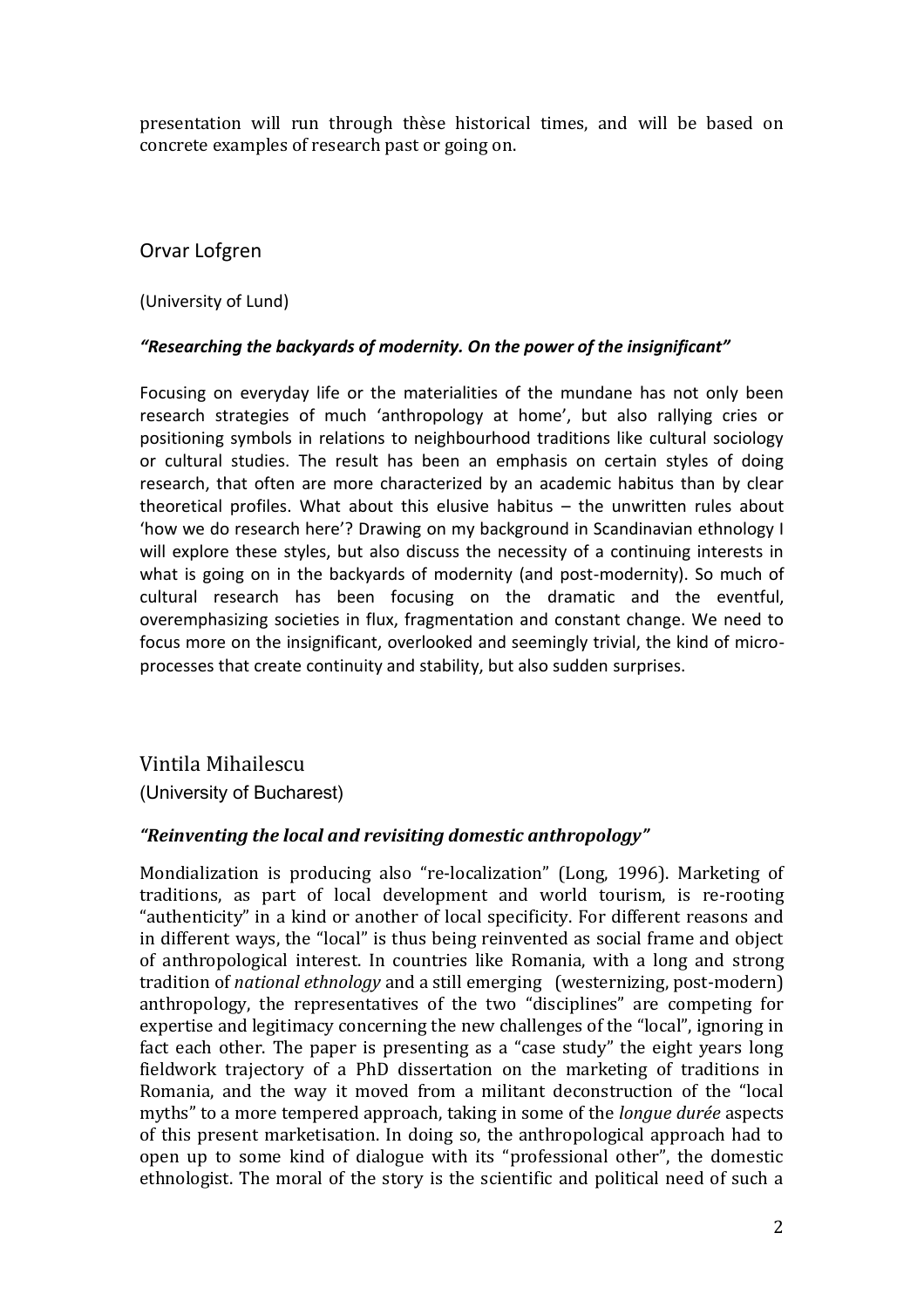critical dialog for the understanding of the new configurations of local and global and in order to build a coherent institutional discourse.

## Wang Mingming

(Peking University, Central Minzu University)

### *"The war between ethnology and anthropology and its end? Some remarks from a Chinese anthropologist"*

What is to be said? Levi-Strauss once described anthropology as a science encompassing sciences, a generalizing anthropology living on the findings of ethnography and comparative ethnology. For those who intend to "bring ethnology back in", what Levi-Strauss said still now sounds like a useful perspective. However, to my colleagues in Beijing, what Levi-Strauss said represents a very disturbing idea. Chinese ethnologists, or those who call them "*minzuxuejia*", are those who hate anthropologists. Three decades ago, they successfully gained the support from the Ministry of Education and Committee of Ethnic Affairs to designate the interrelationship between ethnology and anthropology as "ethnology (encompassing cultural anthropology)". In 1995, a group of anthropologists came together in Beijing and produced a counter proposal. They produced a "petition" and handed it in to the Ministry of Education. They argued that anthropology should be an independent discipline. The person in charge of disciplinary divisions in the Ministry responded to the anthropologists by saying that anthropology, or *renleixue*, sounded strange to the Chinese people, and even to him, and it seemed to be a useless discipline, being unrelated to "our socialist modernization". He was not disagreed with the idea of more independence for anthropology. But he kindly expressed his worries about the future of an independent but vaguely defined and useless discipline: unlike ethnology which has lived on funds provided by the Committee of Ethnic Affairs, anthropology has difficulties in finding resources other than from foreign grants. In the end, taking the point of Fei Xiaotong, one of the great anthropology disciples of Bronislaw Malinowski, then, vice-president of the National People's Congress, the Ministry of Education decided that anthropology should be included in "greater sociology" (*da shehuixue*), whereas ethnology should continue to be a "first rank discipline".

Many interrelated lines of disciplinary history should be examined to interpret the tension between ethnology and anthropology in China. These lines, once patterned out, will be useful to our anthropological rethinking of ethnology or ethnological rethinking of anthropology.

I will discuss the following:

1. Brief background:

A brief introduction to the war between the school of ethnology and the school of sociology in Chinese "anthropology" between the 1920s and 1940s, to the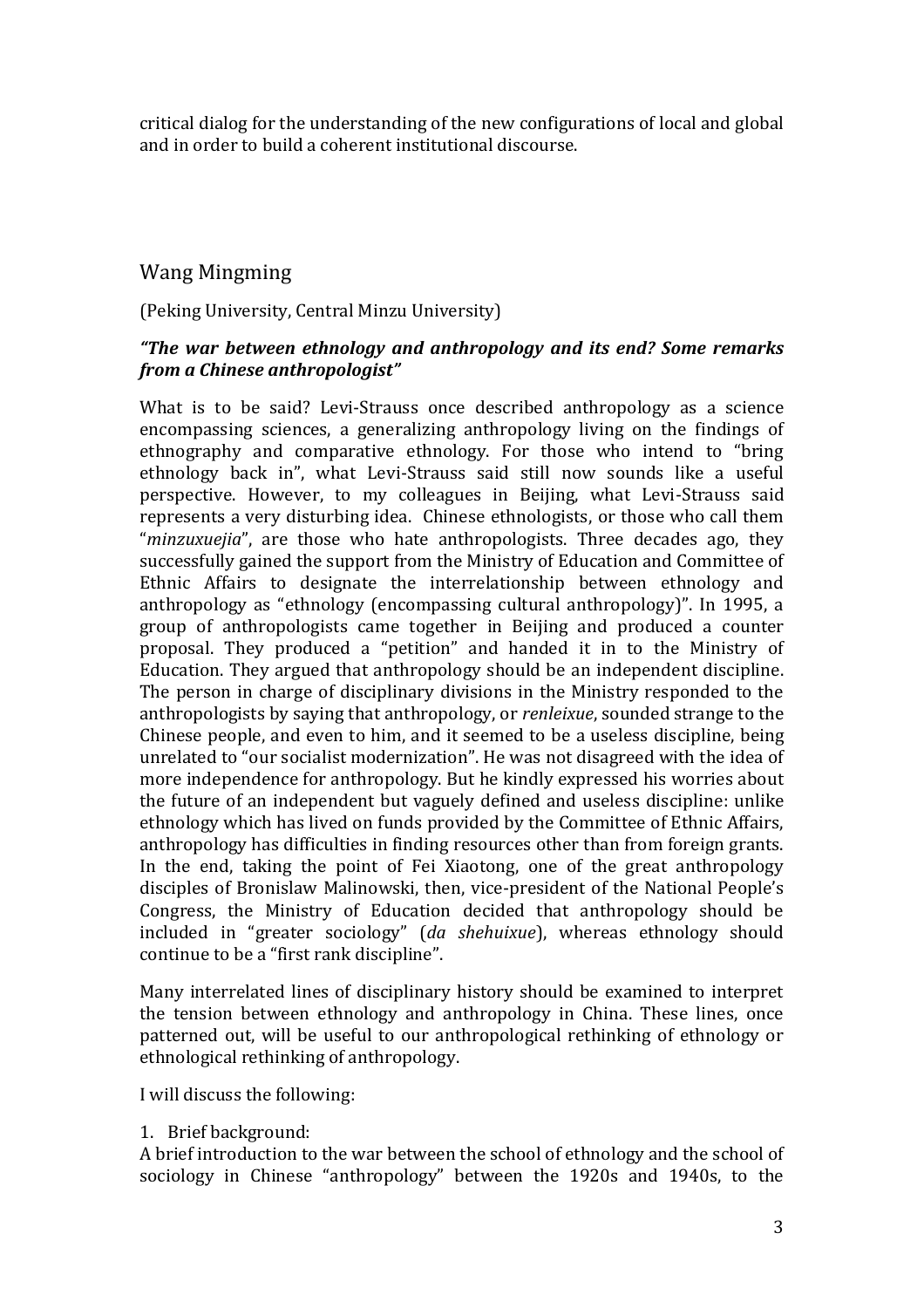unification of ethnology and sociology in the study of ethnic minorities and "the national question" in the 1950s, and to the new war between ethnology and anthropology in the past 30 years;

2. Analysis:

1) certain "Western backgrounds" against which the difference between ethnology and anthropology became a burning issue in Chinese "anthropology": Chinese "versions" of Malinowski (Fei), Radcliffe-Brown (Lin), Mauss and Granet (Yang), Bastian and G.E. Smith (Cai and Ling), Boas (Li and Lin) , and Morgan (all ethnologists in the 1950s);

2) methodological contraries: "isolates" and "intercultural relationship"; habitation and movements; sociology and history;

#### 3. Combination

1) Rowlands' critique of the sociologizing of anthropology;

2) "making peace" between ethnology and anthropology?

3) an ethnological anthropology tells us many things, including the historical depth of inter-societal relationship, the importance of studying "intermediate zones", the re-conceptualization of the concept of alterity, and the limit of social theory.

## Papataxiarchis Evthymios

(University of the Aegean/Greece)

#### *"From estrangement to rapprochement? Reflections on the current prospects of the relation between Anthropologia and Laografia in Greece"*

In 20th century Greece *Anthropologia* (anthropology) despite its common intellectual roots developed quite separately from *Laografia*.(folklore studies). Modernist *Anthropologia* emerged in the context of Malinowskian type ethnography as this was practiced first, by Anglo-american anthropologists in the post war decades, and latter by their Greek students in the late 1970s when it academically established itself in the framework of the inter-disciplinary alliance called 'social science'. *Laografia,* on the other hand, became institutionally prominent in the interwar period under the aegis of German Volkskunde and, together with archaeology and history, remained at the centre of the so called 'national science' till the 1970s. The two disciplines developed therefore quite different theoretical profiles and methodologies and became entrapped in a climate of mutual antipathy and distrust that was reinforced by the struggles for institutional advantage between the wider paradigms to which they were committed. In this paper I want to consider more recent mutations of *laografia* in dialogue to oral history, sociology or even social anthropology and in relation to subjects such as memory or material culture. I am particularly interested in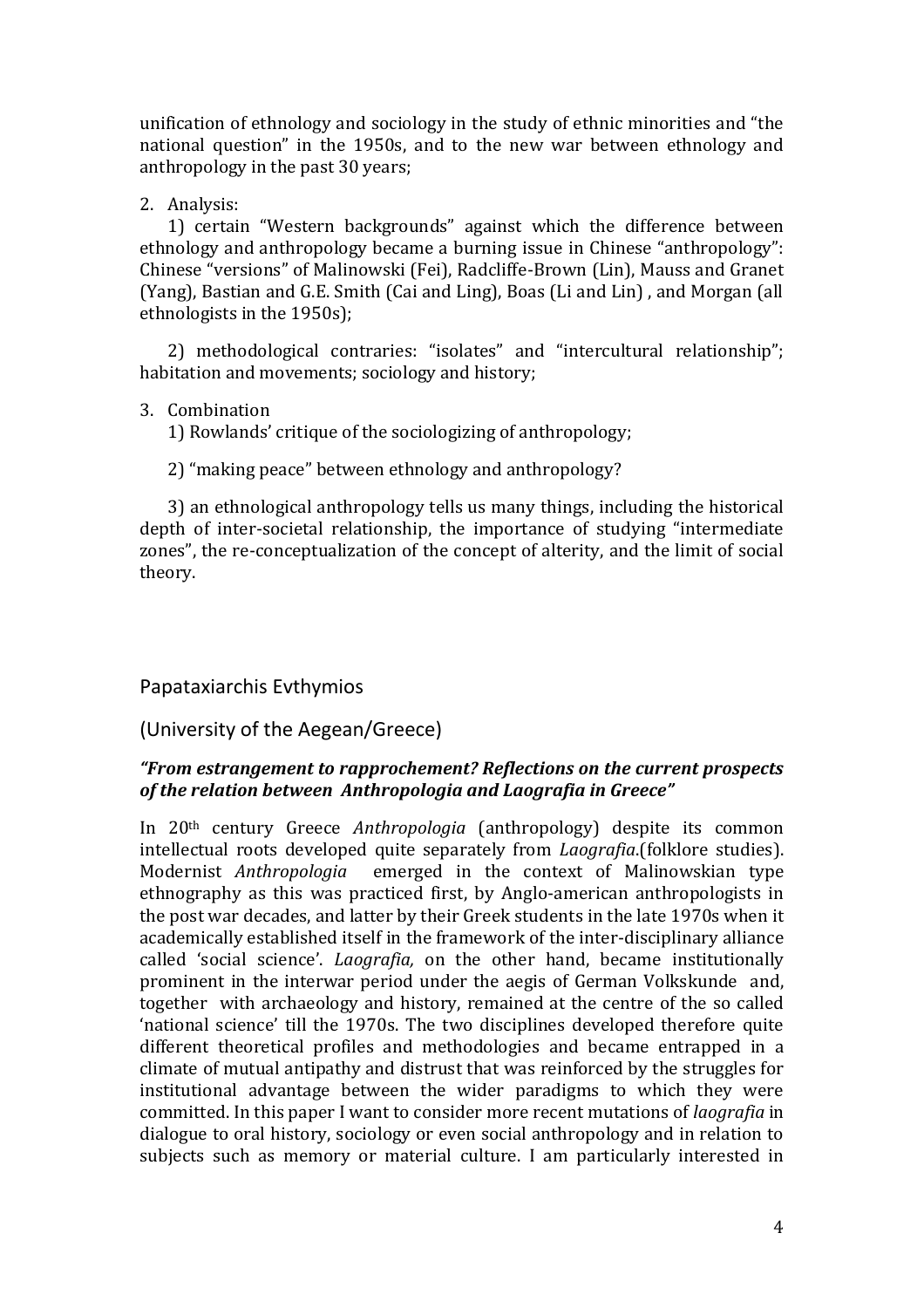connections between the two disciplines and attempts to rethink ethnology within the framework of postcolonial 'world anthropologies'.

## Cristina Sanchez-Carretero

(Spanish Council for Scientific Research/ Madrid)

#### *"A critical approach to Ethnology: Towards an "Emergency Ethnology"*

The main objective of this presentation is to rethink future possibilities for ethnology, and rethink the formats in which ethnologists package their research. To do so, I suggest the need to develop the concept of 'emergency ethnology', that is, the need to develop tools and theories to enable ethnologists to respond in crisis or emergency situations. This is necessary in order to avoid reproducing old models that have long been discarded by ethnologists and which involve essentializing and fossilizing customs and traditions. We are experts in a field in which a major objective is the analysis of the processes of traditionalization in our societies. The role of ethnology as an active social force cannot be based on dichotomies – and battles – such as public vs. academic folklore; these do not help our discipline to envision a sustainable future. Our discipline provides a very open path for exploring new ways of transferring our research to society, and new possibilities in the "performance" of academics. There is a demand for researchers to address folk culture, orality and expressive culture in daily life. However, public institutions, in Spain, typically develop public folklore programs without the aid of ethnologists or anthropologists. There is an urgent need to create multidisciplinary teams to engage in the study of the processes of heritage transformation in a critical manner, and to incorporate strong theoretical approaches in the process.

### Giovanni Kezich

(Museo Degli Usi e Costumi Della Dente Trentina/ San Michele)

#### *"Carnival King of Europe". Towards a new interpretation of European winter masquerades".*

Extensive fieldwork carried out in 2007/09 in six European countries (Bulgaria, Macedonia, Croatia, Italy, France, Spain) by an international team of ethnographic museum curators, and supported by the EU under the premises of a project called "Carnival King of Europe", has put in evidence the striking similarities that can be observed in the winter rituals that are carried out in a number of localized rural communities across very wide distances at the four corners of the continent. Such rituals, most often classified as "Carnivals" within the available Christian calendrical vocabulary, entail standard characters and standard acts, performed within a very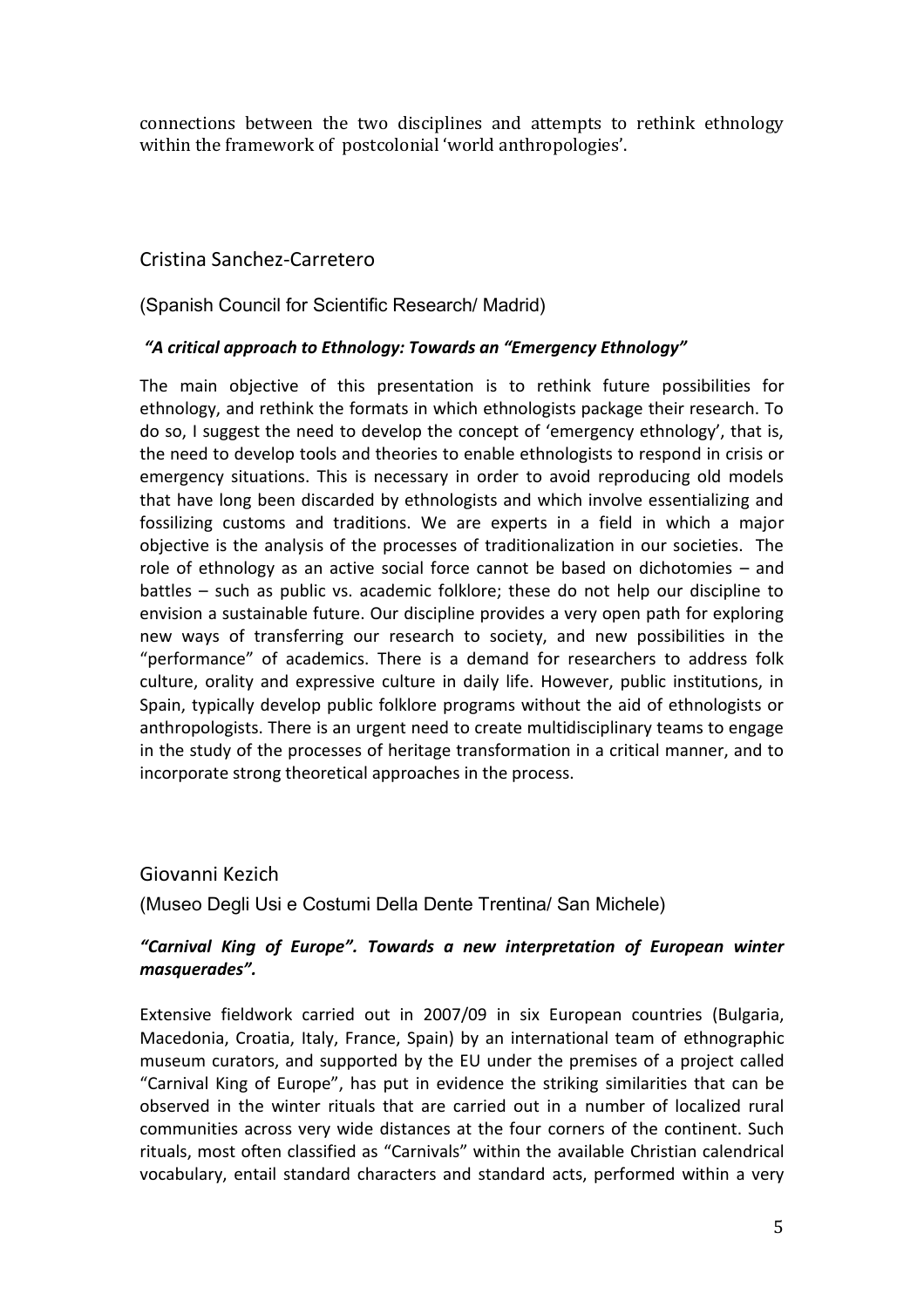similar basic structure. Among these, we find the sudden appearance of stocky masked mummers girdled by cowbells, often wearing tall conical caps adorned with ribbons; the representation of a mock nuptial cortege in conjunction with the ritual ploughing of the village square; the subsequent invasion of a crowd of specific burlesque characters, and finally, the trial and sentencing to death of a pivotal figure, which is often identified with "Carnival" itself. Such a widespread occurrence of what can be clearly defined as a single, culturally discrete pattern of ritual behaviour, naturally begs the question related to the time and modalities of its original diffusion. In this particular perspective, which is the same pursued by Sir J. G. Frazer one hundred years ago, some interesting progress can be made by making usage of modern audiovisual recording devices, whilst some new inferences can be captured as to the original link of such rituals with some aspects of the initiatory agrarian cults of the ancient world, so as to be able to consider once again, at least tentatively, some fundamental aspects of European culture within the terms of a broad ethnological synthesis.

### Mihaly Hoppal

(Institute of Ethnology, Budapest)

#### *"To be or not to be...Perspectives in/for Ethnology"*

Re-Thinking has become recently an anthropological pastime among the scholars of ethnology. I shall discuss which intellectual endavours of ethnology provide further results in the future. First of all ethnosemiotic has to be mentioned. After the postmodern turn in antropology some outgoing themes will vanish (like 'invented tradition') but in a globalized world the importance of local cultural tradition will become the centre of interests. In the from of eco-ethnology, anthropology of balance (in ethnomedicine, shamanism) will be studied by the help of visual anthropology. At the same time new techniques of fieldwork also will be introduced (world wide web as a field, etc.)

Frederic Damon (University of Virginia)

#### *"HOUNDED BY CULTURE. What We Know…And What Is To Be Done"*

Predicated on the unlikely fact that our current financial crisis brings us to a turning point rather than a recurring episode in capitalist culture, this paper takes off from the ruins of the Post-Modernist critique, argues for what we have done, and contemplates what the role of ethnology should be as the world attempts to re-arrange its conditions of existence. I begin with the problem of 'arbitrariness.' From de Saussure to Langer this became the  $20<sup>th</sup>$  century's problem of meaning. I then argue for the situated constructions that came into